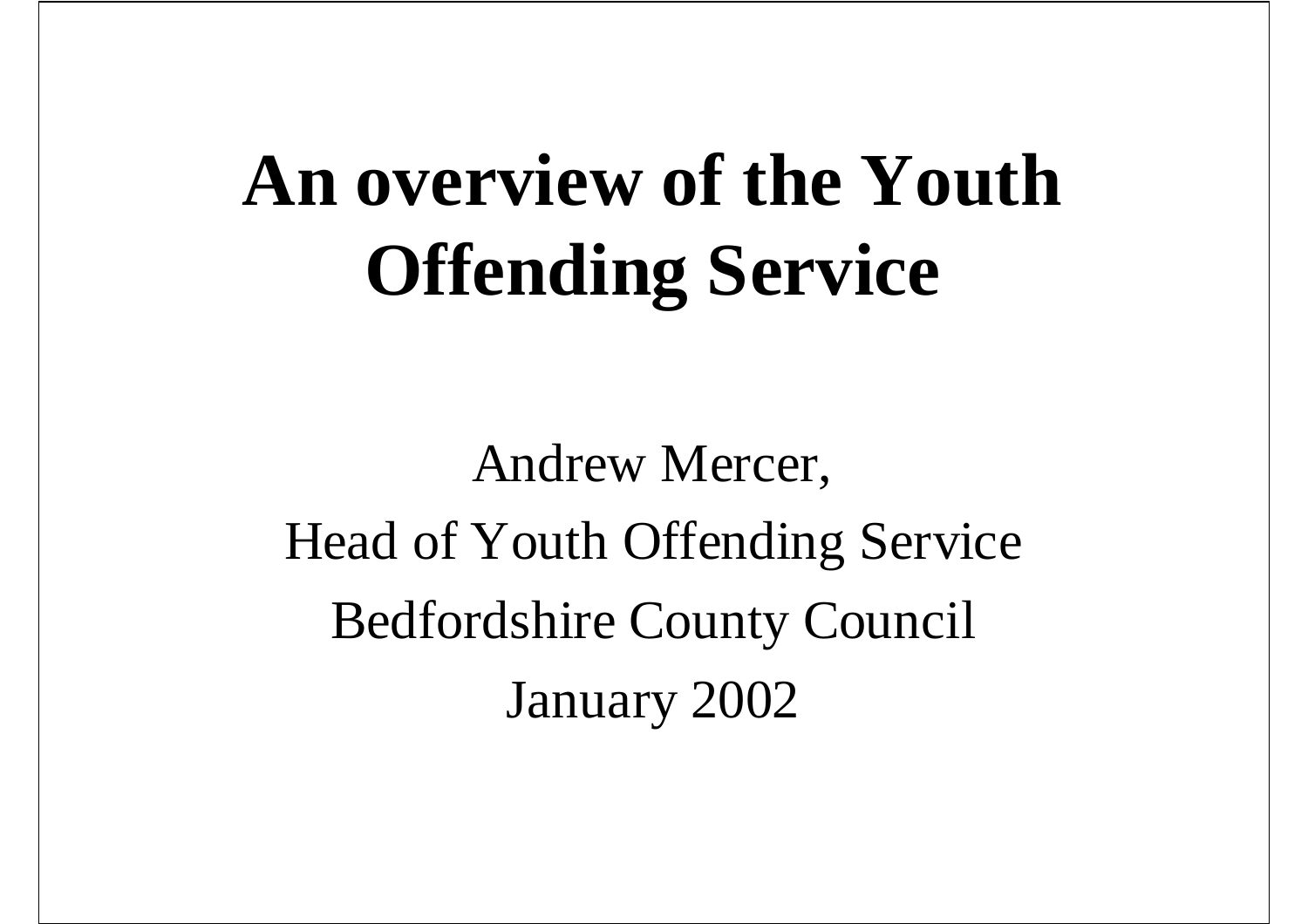### **Legislation & Background**

- Youth Offending Teams (YOTs) have been established under section 38 of the Crime and Disorder Act 1998.
- Responsibility for their operation is with Local Authority Chief Executives in partnership with other agencies, who provide resources.
- Ten is the age of Criminal Responsibility.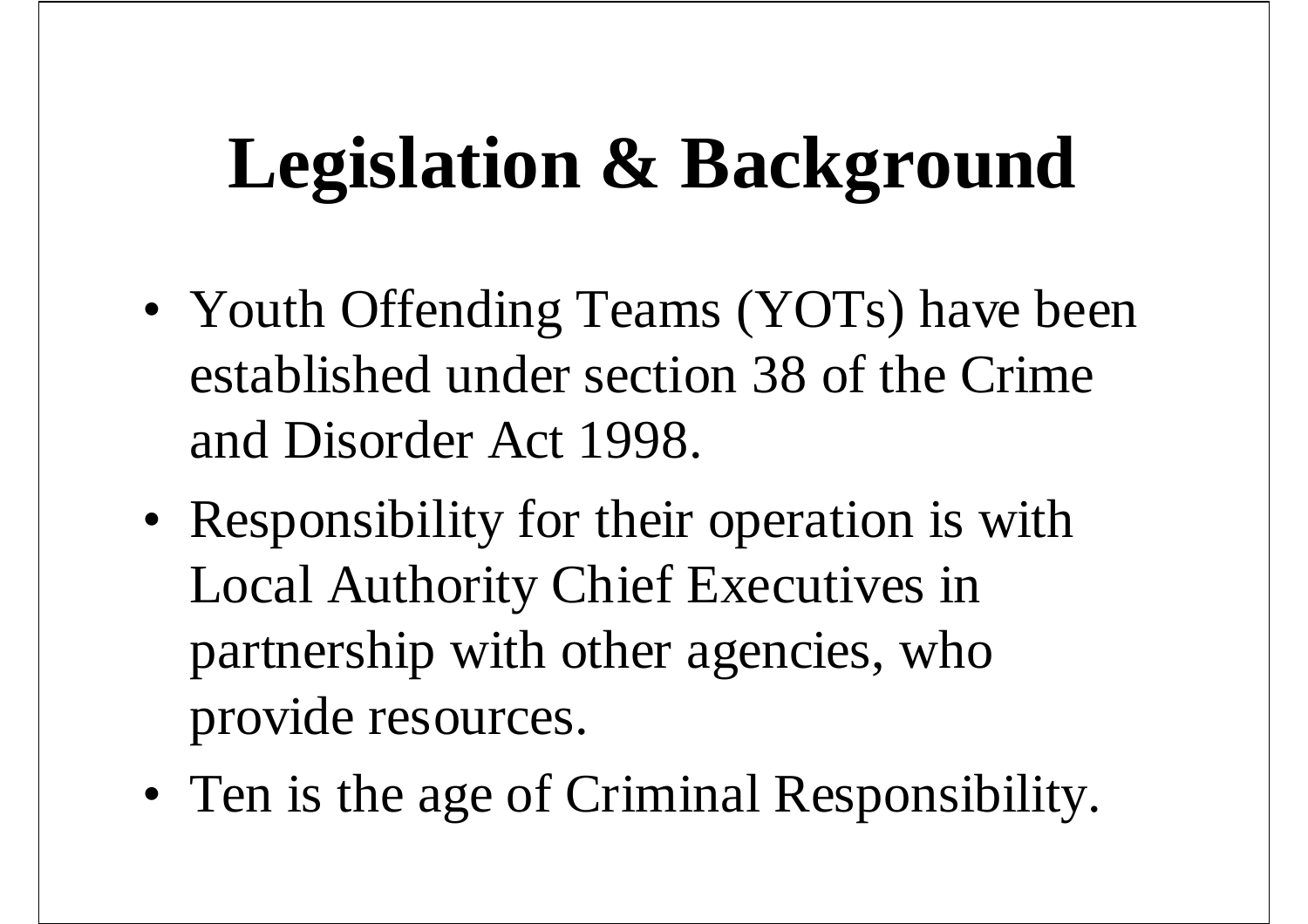• Action to prevent children and young people offending should not start or finish with the youth justice system. The first objective of any youth crime reduction strategy should be to stop children and young people ever becoming offenders

(Home Office 1998)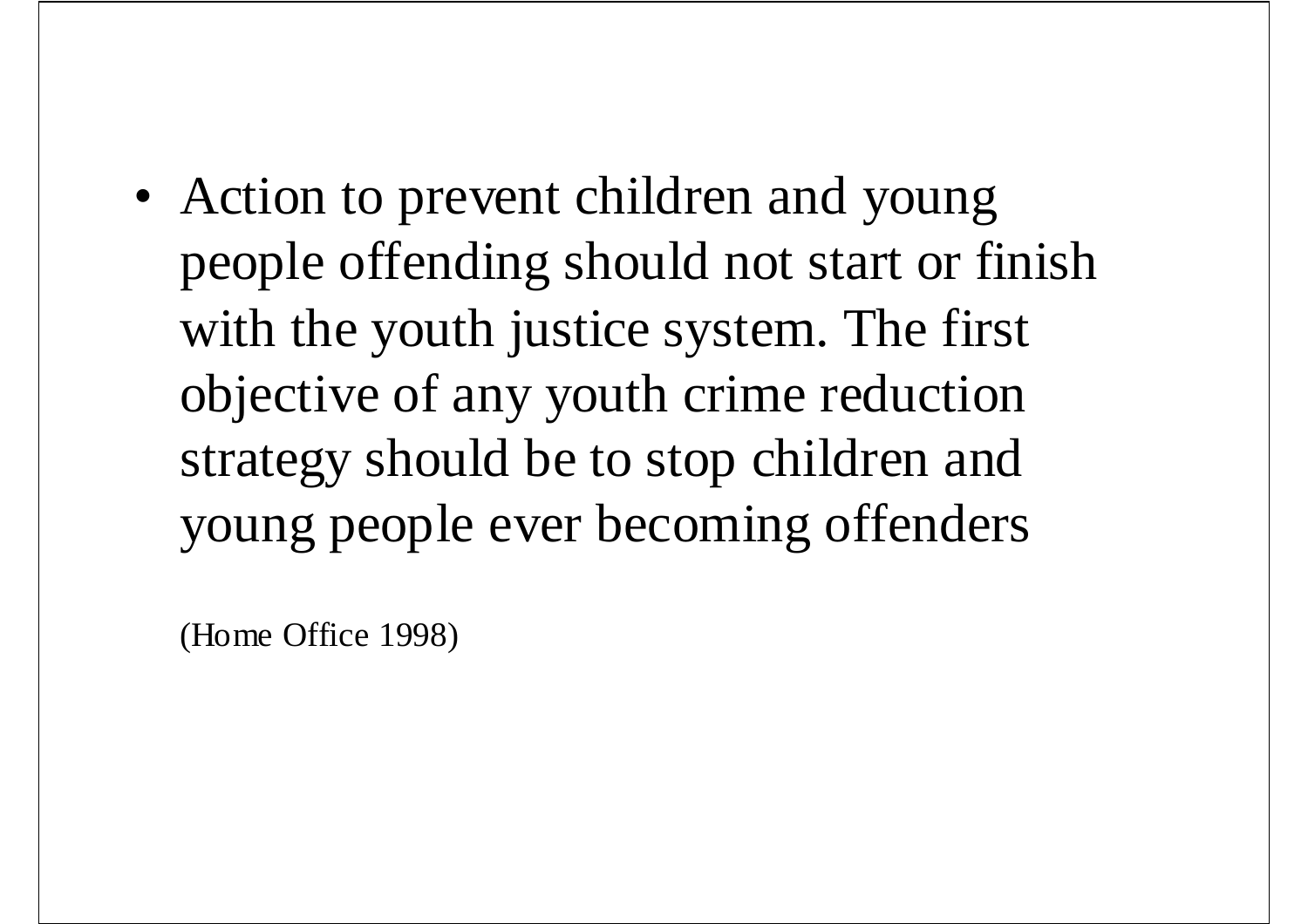### **Aims & Objectives**

• "It shall be the principle aim of the Youth Justice System to prevent offending by children and young people". Section 37 Crime and Disorder Act 1998.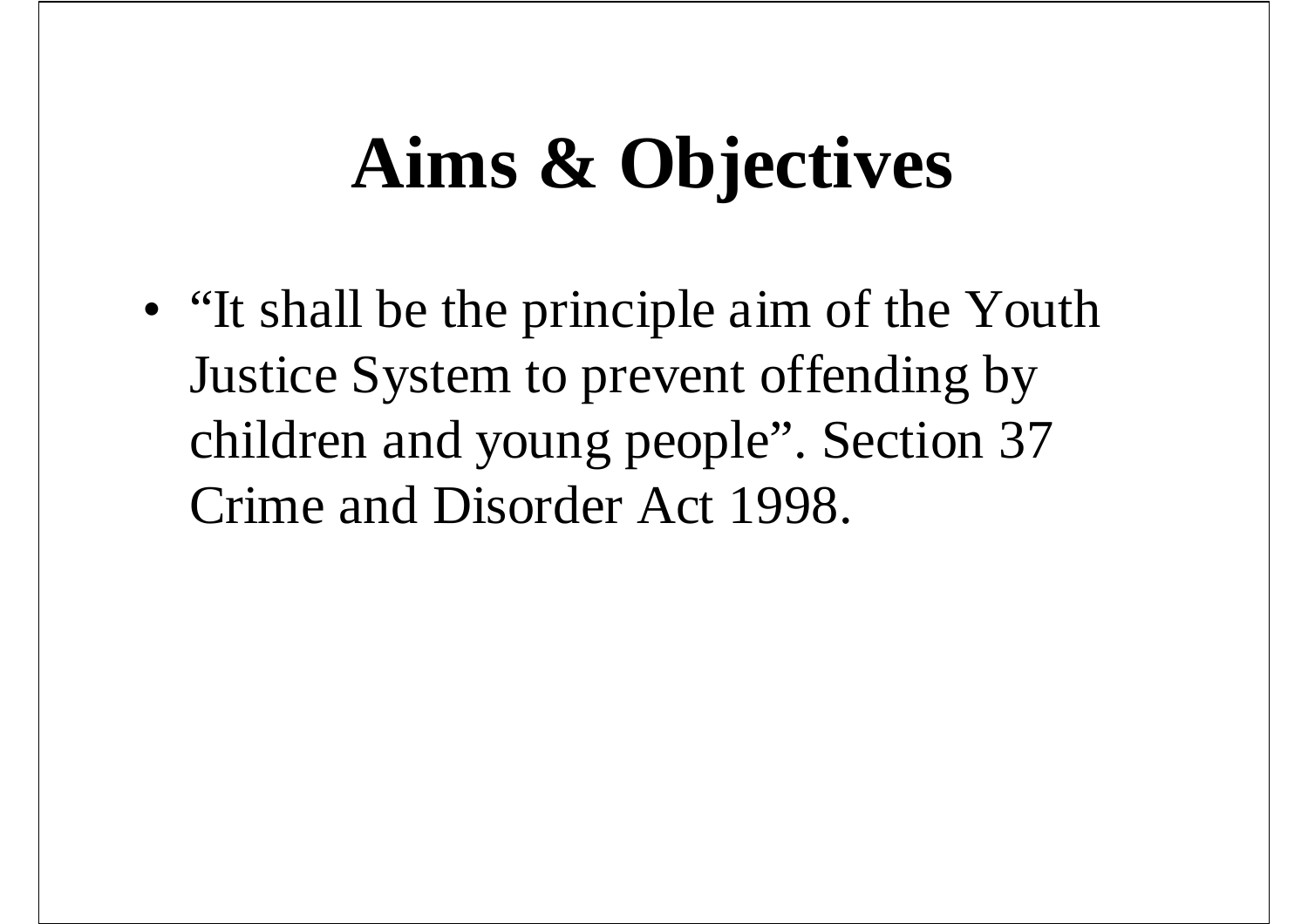# **Six Key Objectives**

- To reduce delay
- To confront young people with the consequences of their offending.
- To intervene to tackle risk factors
- To ensure punishment is appropriate to the crime.
- To encourage reparation to victims.
- To reinforce the responsibilities of parents.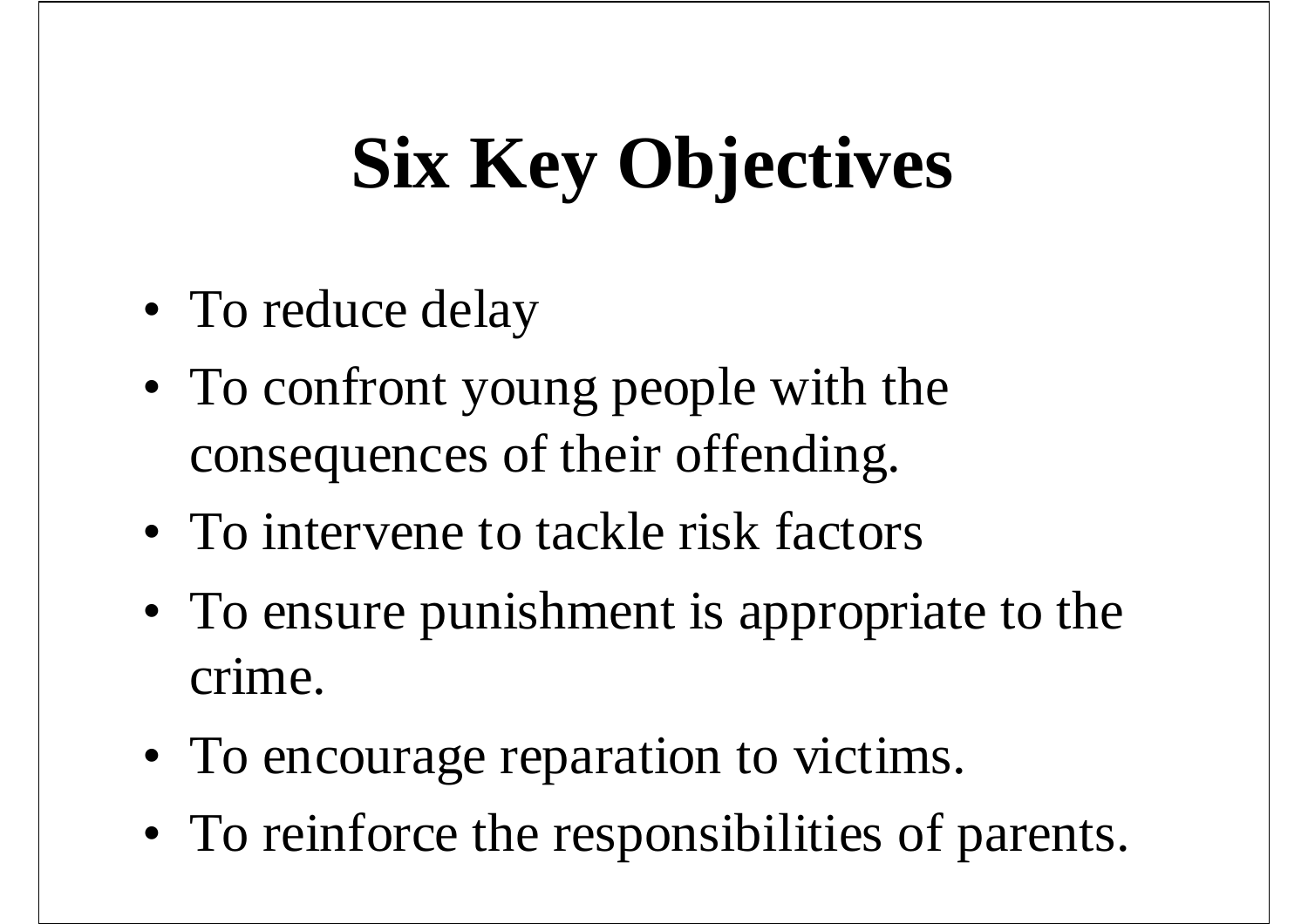#### **The team**

- Representatives from social services, probation,police,education,health.
- Located in 2 offices- Bedford & Dunstable.
- A total of 30 staff plus other who work with us to provide a range of project work as part of the services we provide.
- Delivery and co-ordination of services for all who need them.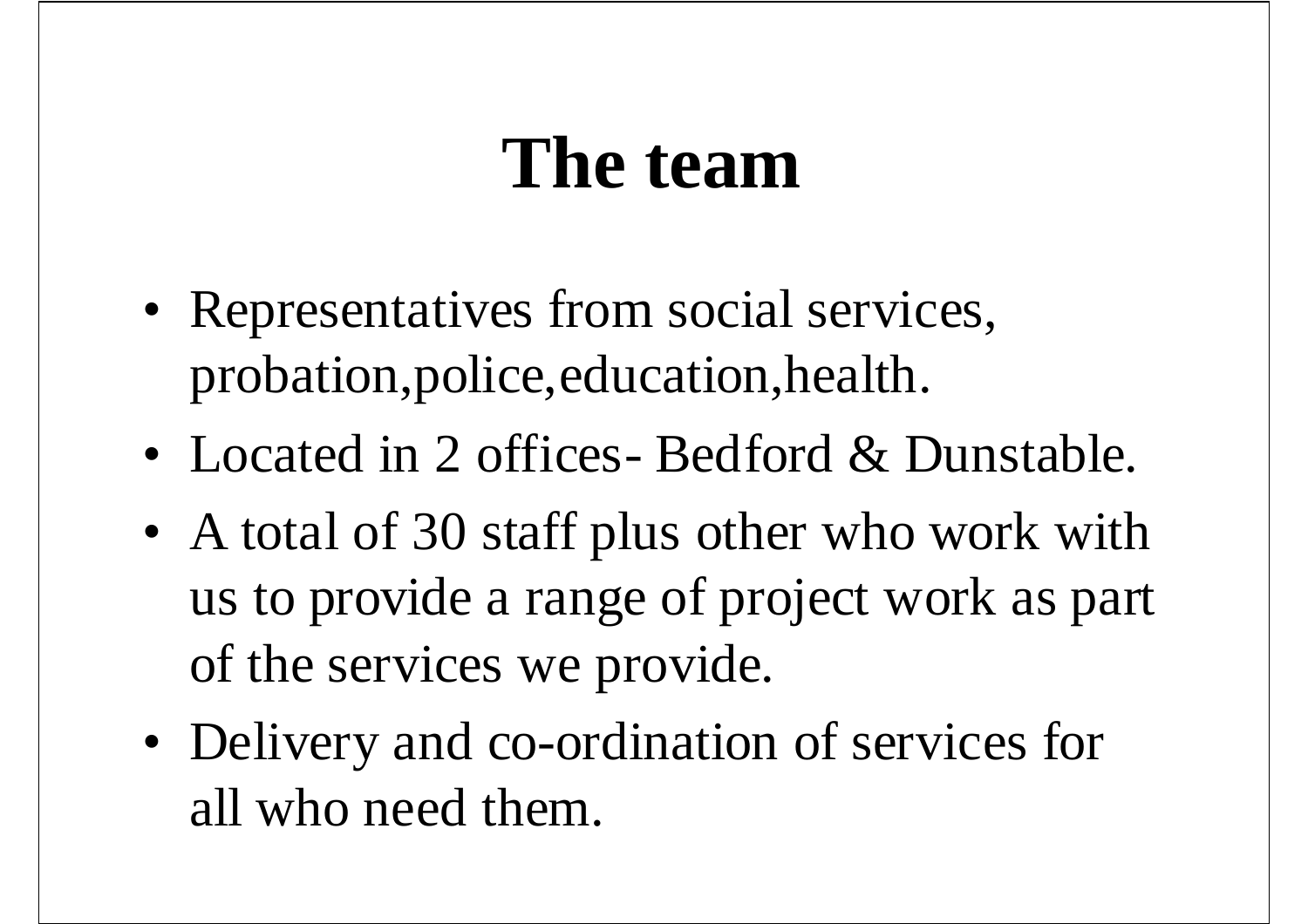- Bedfordshire has a population of 35 thousand 10-17 year olds.
- An average of 800 young people commit approximately 1600 recorded offences each year in the county.
- Up to 90 young people are permanently excluded from school each year. Half of these will have criminal records.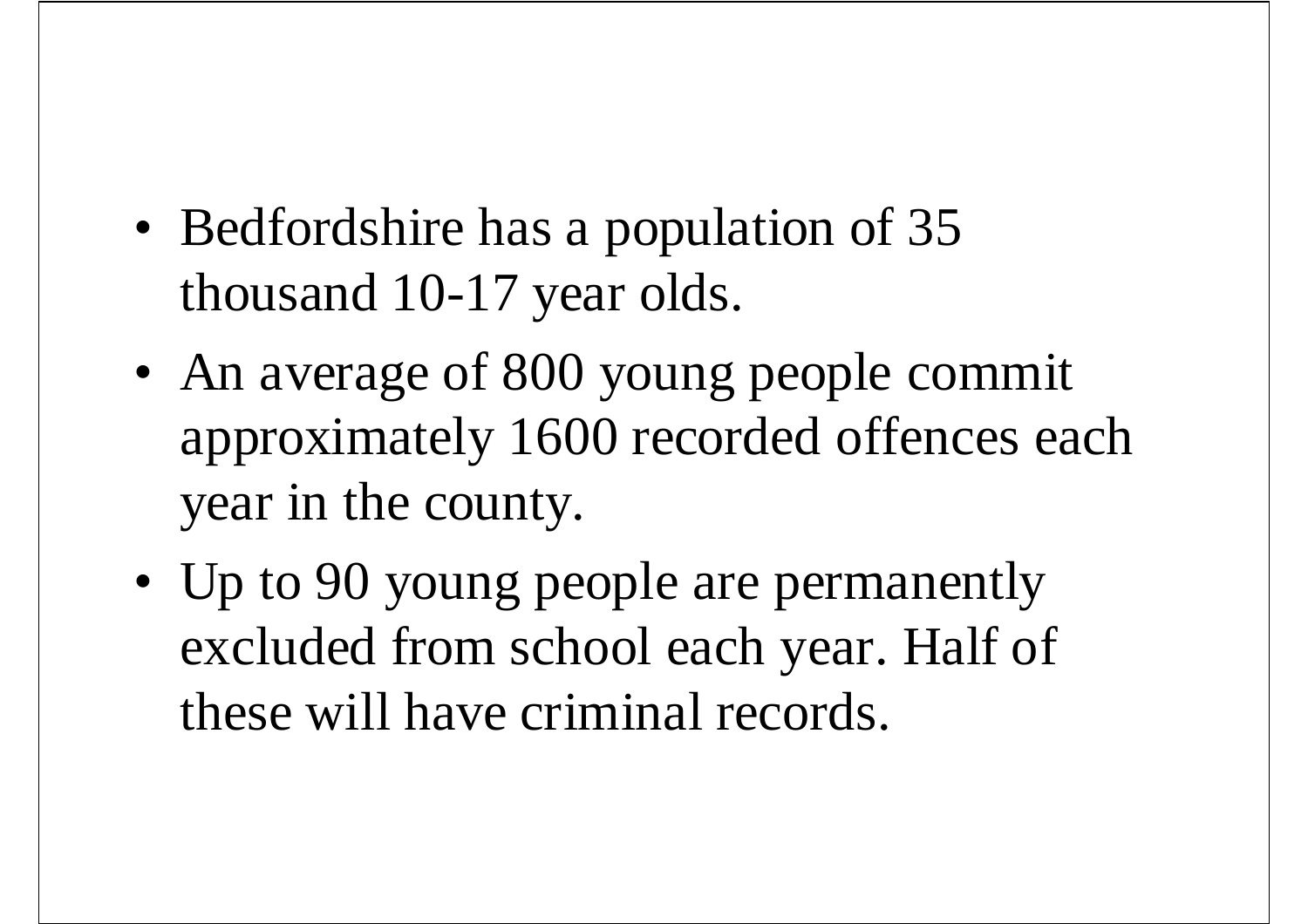## **Types of Offences**

- The most common type of offence committed by young people is property related
- Violent offences and "expressive" offences also feature highly amongst young people
- Drug and substance misuse is an increasing factor in all offending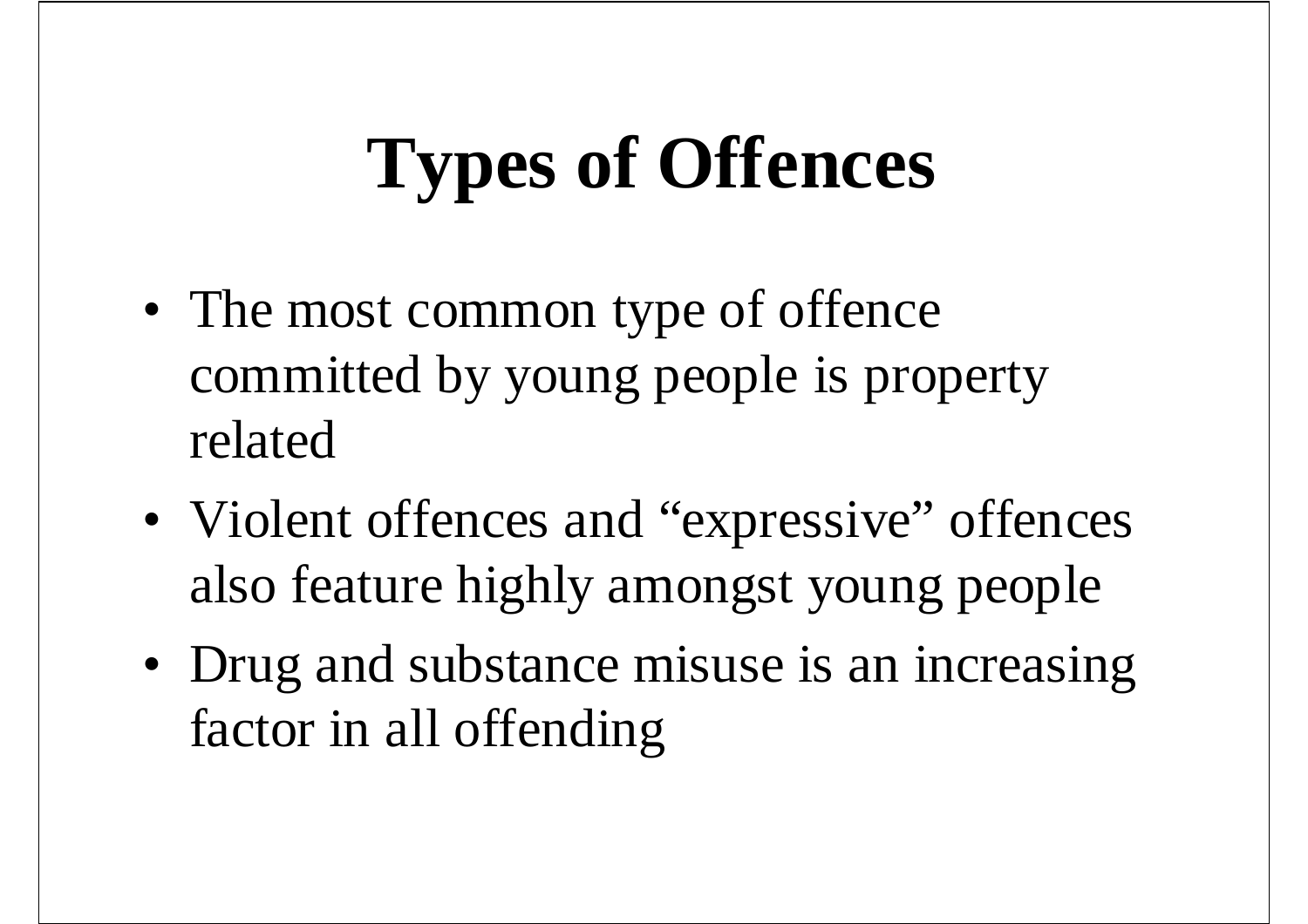## **Factors that contribute to offending in young people**

- Family factors: low income, poor parental supervision, harsh discipline, abuse, conflict, parents with anti-social attitudes
- School: low attainment, aggressive  $\&$ disruptive behaviour, truancy
- Community: access to drugs, deprived neighbourhood, listlessness in the community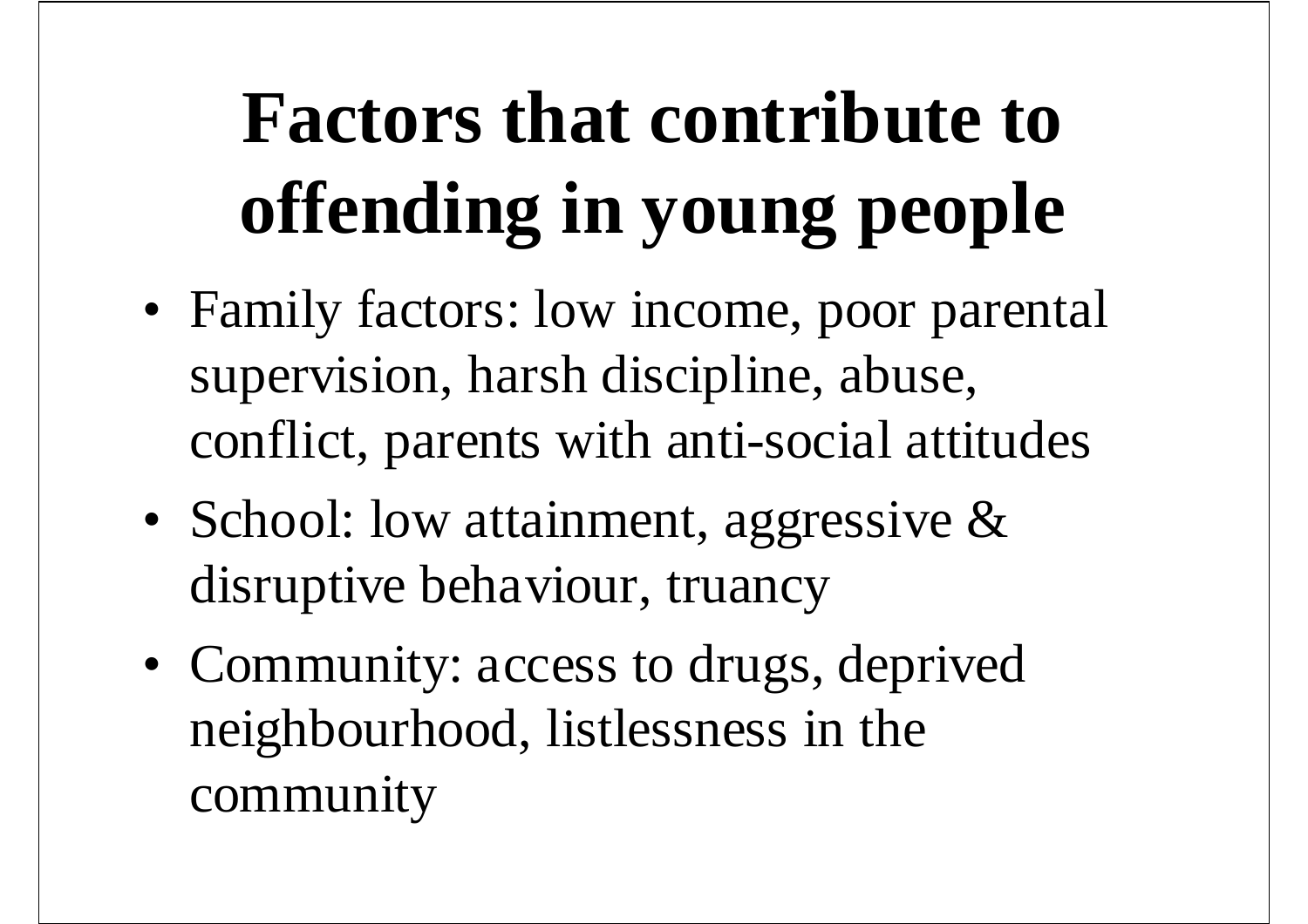• Individual factors: hyperactivity, impulsivity, attitudes that condone offending, early involvement in crime (under 14)